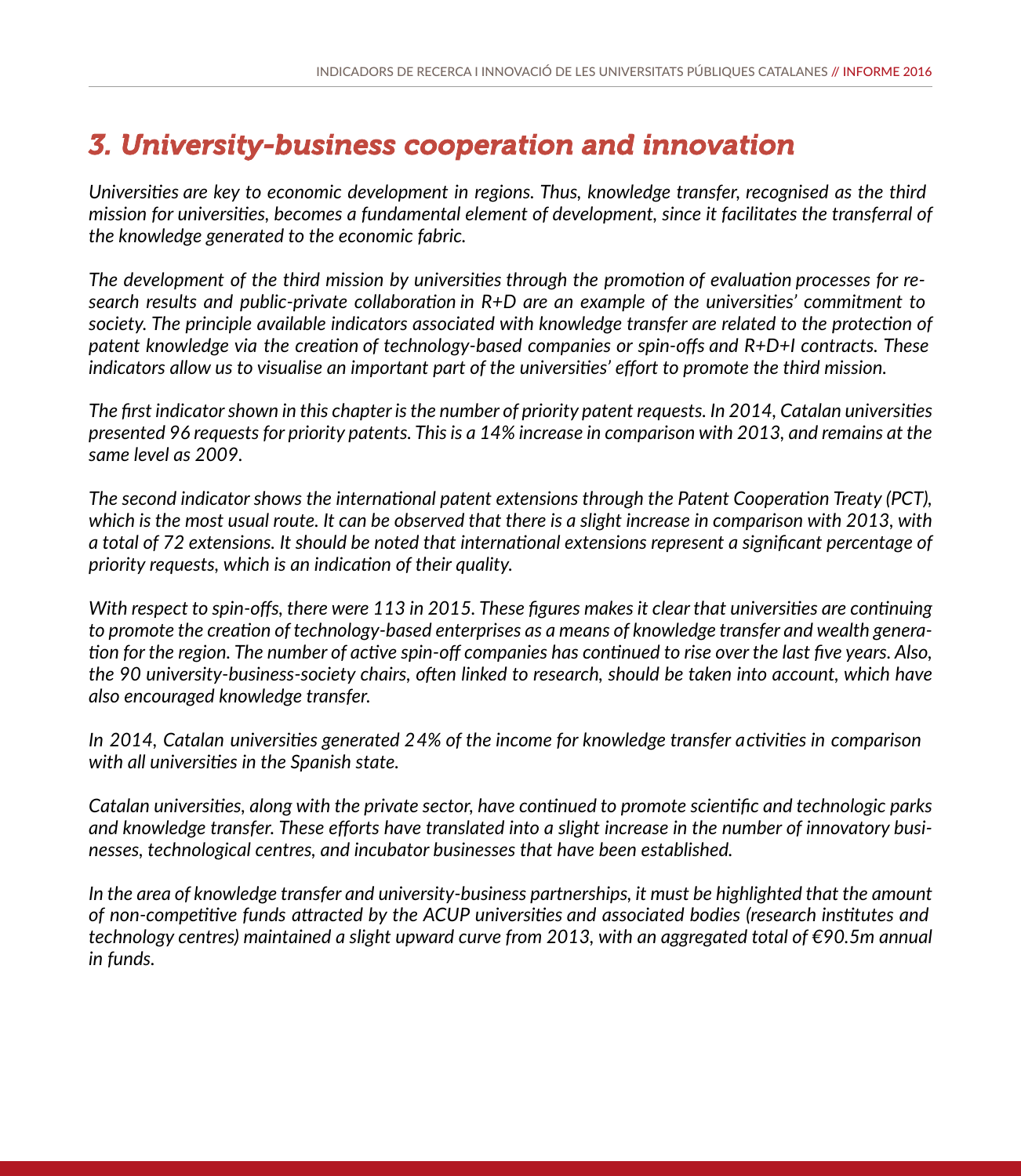### 3.1 PATENTS I LLICÈNCIES PATENTES Y LICENCIAS *PATENTS AND LICENSES*

**Gràfic 17. Evolució de les sol·licituds de patents prioritàries que presenten o en les quals participen les universitats públiques. 2009-2014**

Gráfico 17. Evolución de las solicitudes de patentes prioritarias presentadas o participadas por las universidades públicas. 2009-2014 *Figure 17. Priority patent requests presented or participated in by public universities. 2009-2014* 



Font: Informe de la Encuesta de Investigación y Transferencia de Conocimiento de las Universidades Españolas 2014. RedOTRI-RedUGI, CRUE Españolas. RedOTRI-RedUGI, CRUE

Fuente: Informe de la Encuesta de Investigación y Transferencia de Conocimiento 2014 de las Universidades

*Source: Report of Investigation and Knowledge Transfer in Spanish Universities Survey 2014RedOTRI-RedUGI, CRUE*

#### **Taula 5. Personal tècnic amb funcions de transferència a les universitats públiques (2012-2014)**

Tabla 5. Personal técnico con funciones de transferencia en las universidades públicas (2012-2014)

*Table 5. Technical personnel with knowledge transfer duties at public universities (2012-2014)* 

| <b>Universitat / Universidad / University</b> | 2012 | 2013 | 2014 |
|-----------------------------------------------|------|------|------|
| Universitat de Barcelona                      | 17,5 | 16,7 | 14.4 |
| Universitat Autònoma de Barcelona             | 3,5  | 3,5  | 13   |
| Universitat Politècnica de Catalunya          | 17,5 | 17,5 | 16   |
| Universitat Pompeu Fabra                      | 2,1  | 2,1  | 5    |
| Universitat de Girona                         | 6    | 6    | 3    |
| Universitat de Lleida                         | 4.5  | 4.5  | 4.5  |
| Universitat Rovira i Virgili                  | 6    | 6    | 6    |
| Universitat Oberta de Catalunya               | 6,3  | 6.9  | 7,6  |
| <b>TOTAL</b>                                  | 63,4 | 63,2 | 69,5 |

Font: Informe de la Encuesta de Investigación y Transferencia de Conocimiento de las Universidades Españolas 2014. RedOTRI-RedUGI, CRUE

Fuente: Informe de la Encuesta de Investigación y Transferencia de Conocimiento 2014 de las Universidades Españolas. RedOTRI-RedUGI, CRUE

#### L'increment de personal es degut a una revisió en els criteris del personal que s'ha de comptar. //

El incremento de personal se debe a una revisión en los criterios del personal que se debe contar.

*The personnel increase is due to a revision in the criteria regarding which staff should be counted.*

*Source: Report of Investigation and Knowledge Transfer in Spanish Universities Survey 2014RedOTRI-RedUGI, CRUE*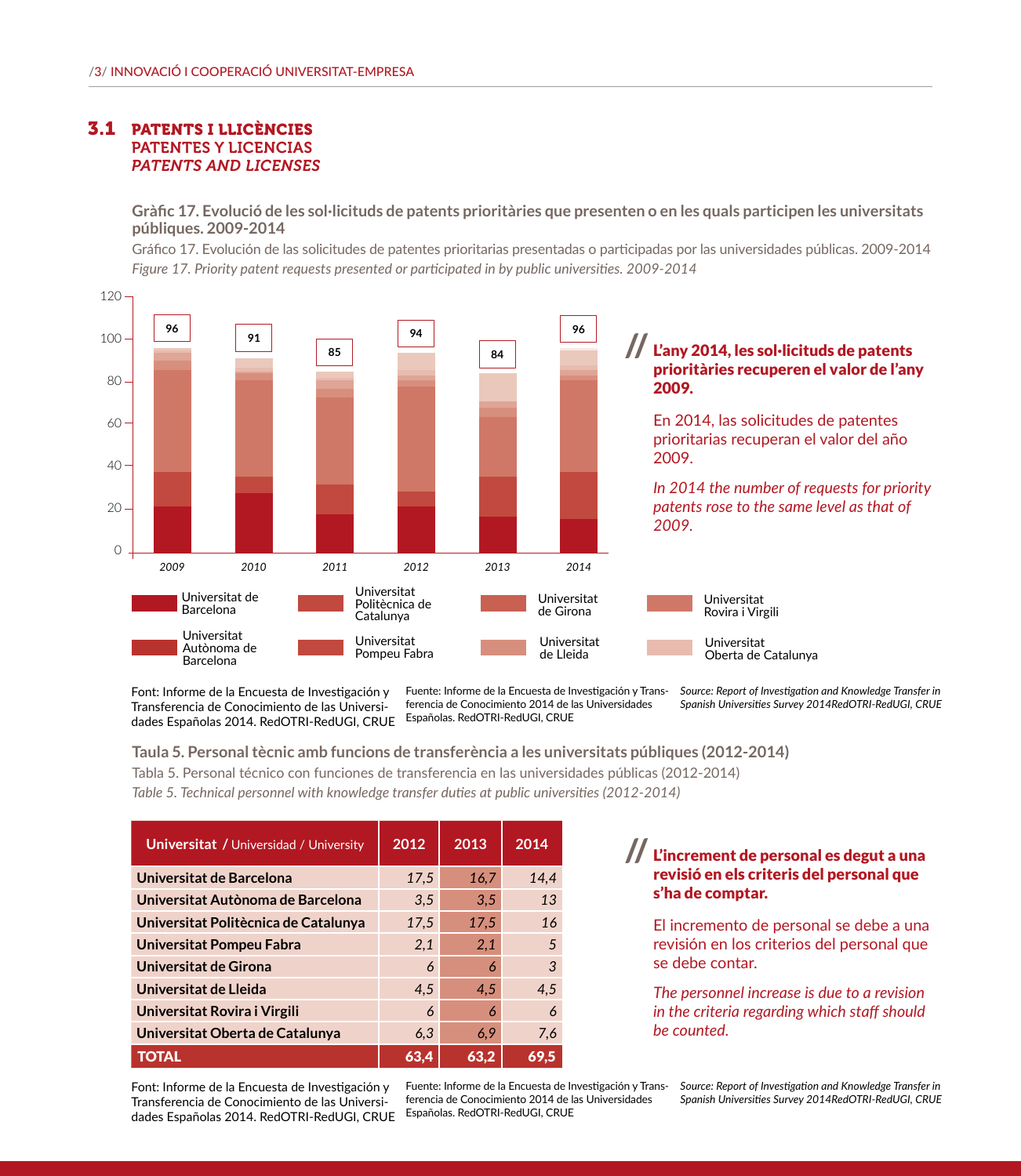**Gràfic 18. Evolució de les extensions internacionals de patent per la via Patent Cooperation Treaty (PCT) (2009-2014)** Gráfico 18. Evolución de las extensiones internacionales de patente vía Patent Cooperation Treaty (PCT) (2009-2014) *Figure 18. International patent extensions through the Patent Cooperation Treaty (PCT) (2009-2014)*



# L'any 2014, les universitats catalanes van presentar 72 // sol·licituds d'extensions internacionals per la via PCT, i així es van encadenar dos anys de lleugeres pujades.

En 2014 las universidades catalanas presentaron 72 solicitudes de extensiones internacionales vía PCT, lo que hace que encadenemos dos años de ligeras subidas.

*In 2014, Catalan universities presented 72 requests for international extensions through PCT, adding to two years of slight rises.*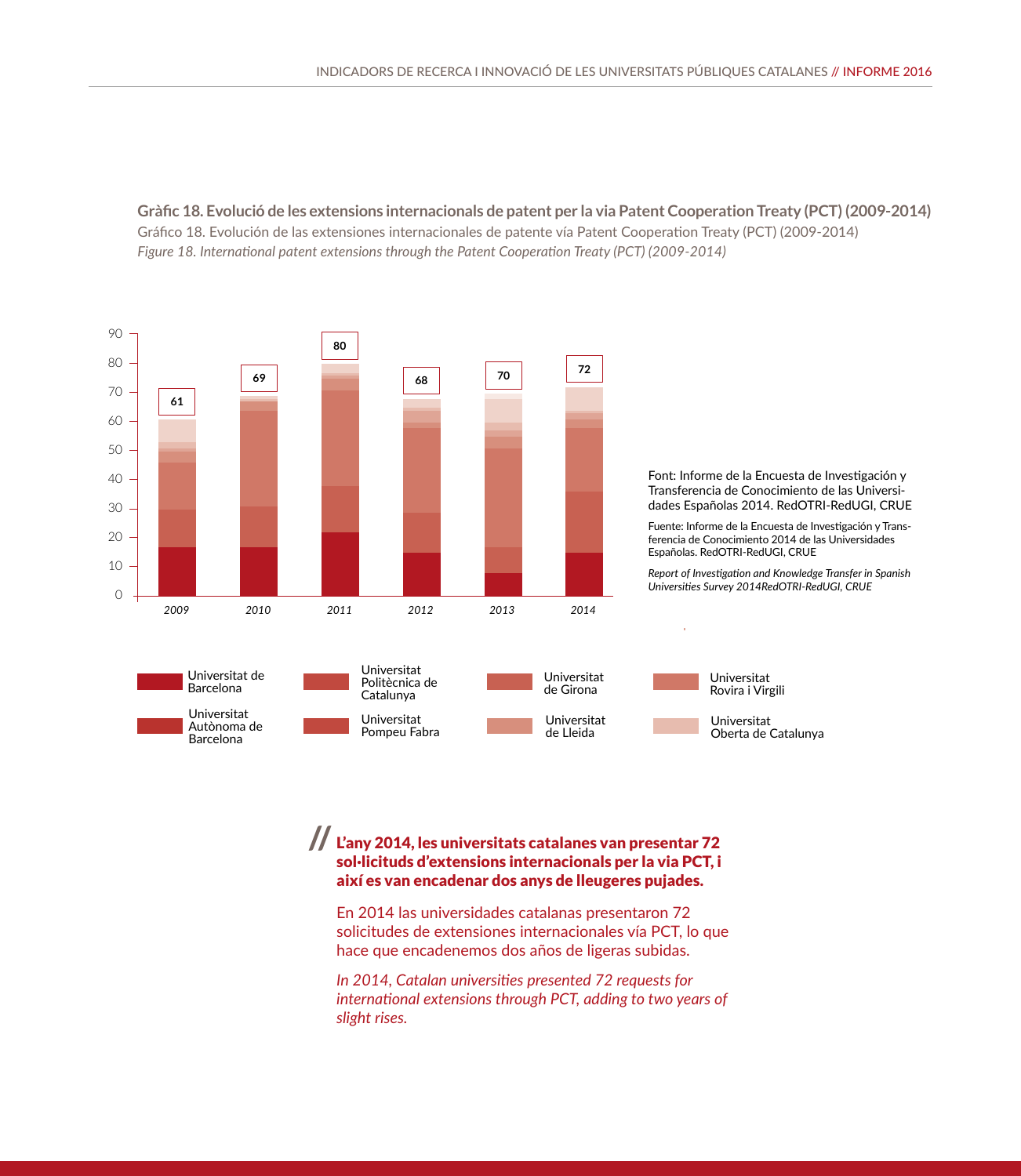### 3.2 EMPRESES DE BASE TECNOLÒGICA I CÀTEDRES EMPRESAS DE BASE TECNOLÓGICA Y CÁTEDRAS *TECHNOLOGY-BASED ENTERPRISES AND CHAIRS*

**Taula 6. Empreses derivades actives i càtedres universitat-empresa-societat vigents** Tabla 6. Empresas derivadas activas y cátedras universidad-empresa-sociedad vigentes *Table 6. Active spin-off companies and current business-university chairs* 

| <b>Universitat / Universidad / University</b> | <b>Empreses derivades</b><br>Spin-off<br>Spin-off |                |                | <b>C</b> àtedres<br>Cátedras<br><b>Chairs</b> |          |
|-----------------------------------------------|---------------------------------------------------|----------------|----------------|-----------------------------------------------|----------|
|                                               | 2013                                              | 2014           | 2015           | 2013                                          | 2014     |
| Universitat de Barcelona                      | 20                                                | 21             | 21             | 10                                            | 19       |
| Universitat Autònoma de Barcelona             | 12                                                | 13             | 14             | 5                                             | 19       |
| Universitat Politècnica de Catalunya          | 40                                                | 41             | 46             | 16                                            | 15       |
| Universitat Pompeu Fabra                      | 5                                                 | $\overline{7}$ | $\overline{7}$ | $\overline{4}$                                | 5        |
| Universitat de Girona                         | 6                                                 | $\overline{7}$ | $\overline{7}$ | 9                                             | 9        |
| Universitat de Lleida                         | $\mathfrak{p}$                                    | $\mathfrak{D}$ | $\mathfrak{D}$ | 9                                             | 11       |
| Universitat Rovira i Virgili                  | 12                                                | 14             | 1.5            | 8                                             | 12       |
| Universitat Oberta de Catalunya               | $\mathbf{1}$                                      | $\mathbf{1}$   | $\mathbf{1}$   | $\mathfrak{p}$                                | $\Omega$ |
| <b>Total</b>                                  | 98                                                | 106            | 113            | 63                                            | 90       |

Font: Elaboració pròpia. Per a les empreses derivades, amb dades UNEIX, i per a les càtedres, amb dades facilitades per les universitats

Fuente: Elaboración propia. Para las spin-off, con datos UNEIX; y para las cátedras, con datos facilitados por las universidades *Source: Data prepared by authors. Spin-off data provided by UNEIX and chair data provided by universities*

## $\displaystyle\int\int$  Hi ha 113 empreses derivades de les universitats catalanes actives l'any 2015. Aquest valor és un 7% superior al de l'any 2014.

En 2015 hay activas 113 empresas derivadas de las universidades catalanas. Este valor es un 7% superior al del año 2014.

*There were 113 spin-offs from Catalan universities active in 2015. This is an increase of 7% with respect to 2014.*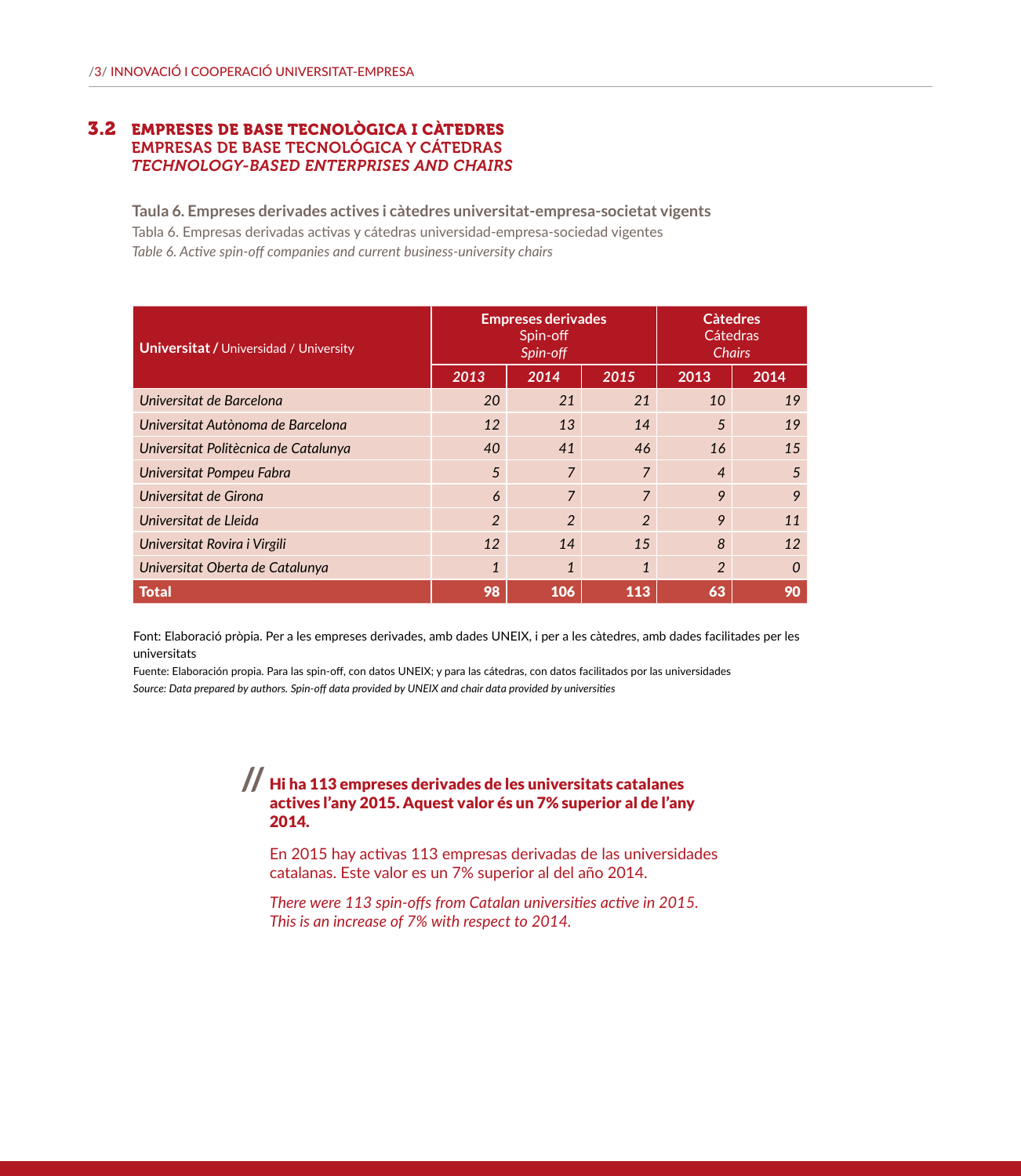**Taula 7. Ingressos segons tipologia d'activitats de transferència de les universitats públiques a Catalunya. 2014** Tabla 7. Ingresos según tipología de actividades de transferencia de las universidades públicas en Cataluña. Año 2014 *Table 7. Income according to type of transfer activity at Catalan public universities. 2014* 

|                                                                                                                                                                                                                                                                                  | <b>Universitats</b><br>de l'ACUP<br><b>Universidades</b><br>de la ACUP<br><b>ACUP Universities</b> | <b>Universitats</b><br>espanyoles<br><b>Universidades</b><br>españolas<br><b>Spanish</b><br>universities | Universitats ACUP /<br>universitats espanyoles (%)<br>Universidades ACUP/<br>universidades españolas (%)<br><b>ACUP Universities/</b><br>Spanish universities (%) |
|----------------------------------------------------------------------------------------------------------------------------------------------------------------------------------------------------------------------------------------------------------------------------------|----------------------------------------------------------------------------------------------------|----------------------------------------------------------------------------------------------------------|-------------------------------------------------------------------------------------------------------------------------------------------------------------------|
| Import contractació R+D+I (M€)<br>Importe contratación I+D+I (M€)<br>$R+D+I$ contracting costs ( $\epsilon M$ )                                                                                                                                                                  | 62,95                                                                                              | 326,00                                                                                                   | 19.31                                                                                                                                                             |
| Import projectes de finançament públic<br>de col·laboració amb empreses (M $\epsilon$ )<br>Importe proyectos de financiación pública de<br>colaboración con empresas ( $M\epsilon$ )<br>Cost of publicly financed projects which collabora-<br>te with businesses $(\epsilon M)$ | 42.50                                                                                              | 118,00                                                                                                   | 36,02                                                                                                                                                             |
| Ingressos per Ilicències (M $\epsilon$ )<br>Ingresos por licencias ( $M\epsilon$ )<br>Licence income ( $\notin M$ )                                                                                                                                                              | 0,75                                                                                               | 3,00                                                                                                     | 24.89                                                                                                                                                             |
| <b>TOTAL INGRESSOS (ME)</b><br><b>TOTAL INGRESOS (M€)</b><br>TOTAL REVENUE (€M)                                                                                                                                                                                                  | 106,20                                                                                             | 447,00                                                                                                   | 23.76                                                                                                                                                             |

Nota: L'import de l'R+D col·laborativa inclou el finançament europeu. Nota: El Importe I+D colaborativa incluye la financiación europea. *Footnote: The amount of collaborative R+D includes European financing.*

Font: Informe de la Encuesta de Investigación y Transferencia de Conocimiento de las Universidades Españolas 2014. RedOTRI-RedUGI, CRUE, UPC

Fuente: Informe de la Encuesta de Investigación y Transferencia de Conocimiento 2014 de las Universidades Españolas. RedOTRI-RedUGI, CRUE, UPC

*Source: Report of Investigation and Knowledge Transfer in Spanish Universities Survey 2014. RedOTRI-RedUGI, CRUE, UPC*

# Les universitats catalanes van generar, l'any 2014, el 23,8% dels ingressos // per activitats de transferència en relació al total d'universitats de l'Estat espanyol, un punt percentual més que l'any anterior.

Las universidades catalanas generaron en 2014 el 23,8% de los ingresos por actividades de transferencia en relación con el total de universidades del Estado español, un punto porcentual más que el año anterior.

*Catalan universities generated 23.8% of the income for knowledge transfer activities in relation to the total number of universitities in the Spanish state, one percentage point higher than the previous year.*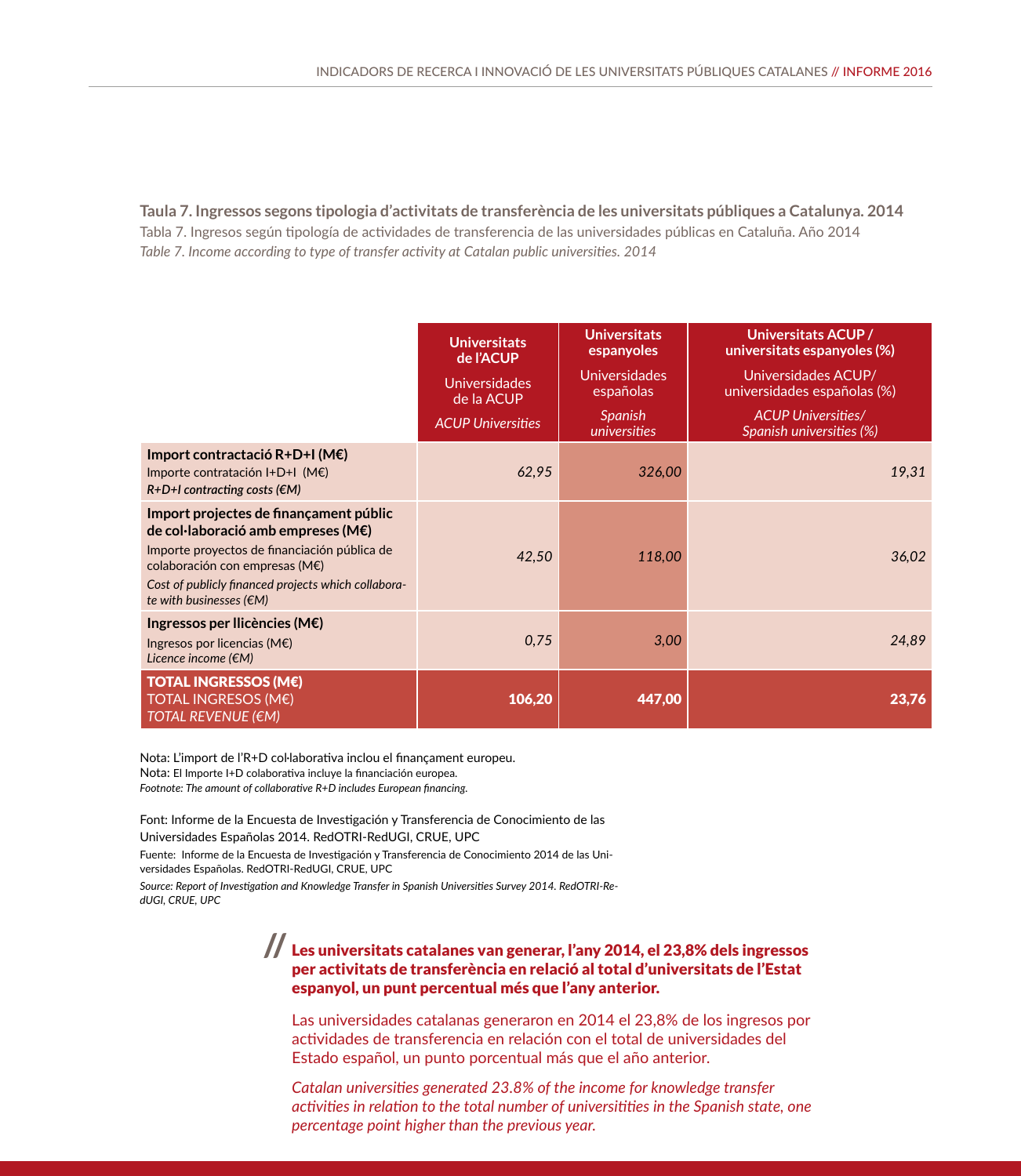



Font: Per a les patents, Informe de la Encuesta de Investigación y Transferencia de Conocimiento de las Universidades Españolas 2014. RedOTRI-RedUGI, CRUE. Per a les empreses derivades, UNEIX, i i per a les càtedres, dades facilitades per les universitats

Fuente: Para las patentes, Informe de la Encuesta de Investigación y Transferencia de Conocimiento 2014 de las Universidades Españolas. RedO-TRI-RedUGI, CRUE. Para las empresas derivadas, UNEIX, y para las cátedras, datos facilitados por las universidades

*Source: For patents, Report of Investigation and Knowledge Transfer in Spanish Universities 2014. RedOTRI-RedUGI, CRUE. Data was provided by UNEIX for spin-offs, and by the universities for the chairs*

En el període 2009-2014 s'han sol·licitat 546 patents prioritàries que representen una // mitjana de 90 patents per any. Les empreses derivades han assolit l'any 2014 el seu màxim amb 106. Les càtedres universitat-empresa-societat vigents van passar de 63 l'any 2013 a 90 l'any 2014.

En el período 2009-2014 se han solicitado 546 patentes prioritarias que representan una media de 90 patentes al año. Las spin-off han alcanzado en 2014 su máximo con 106. Las cátedras universidad-empresa-sociedad vigentes han pasado de 63 en 2013 a 90 en 2014.

*Between 2009 and 2014, 546 priority patents were requested, which is an average of 90*  patents per year. The highest number of spin-offs was reached in 2014 with 106. The number of *active university-business-society chairs have risen from 63 in 2013 to 90 in 2014.*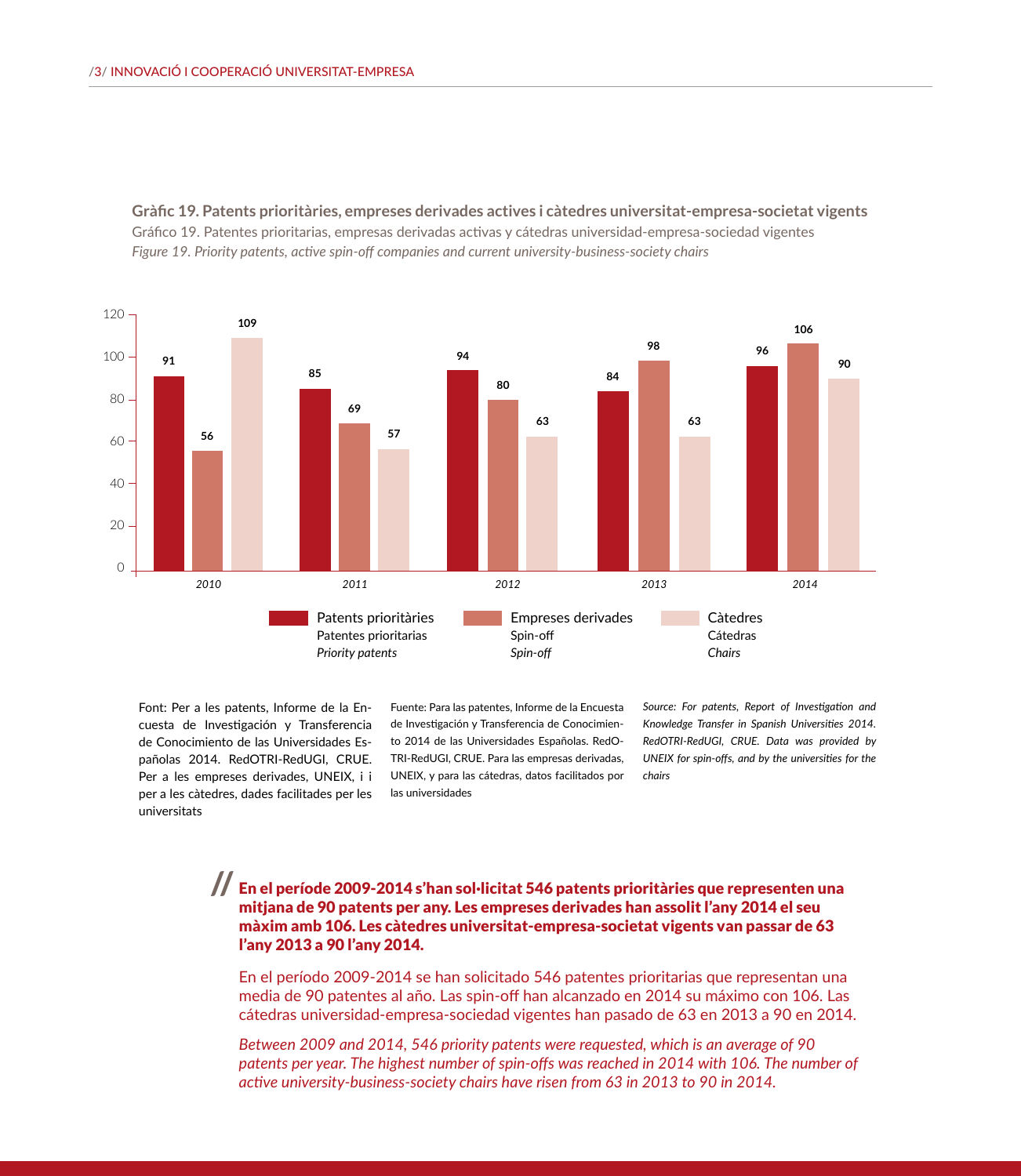#### **Taula 8. Indicadors dels parcs científics i tecnològics de Catalunya**

Tabla 8. Indicadores de los parques científicos y tecnológicos de Cataluña *Tables 8. Catalan science and technology parks indicators*

| Indicadors dels parcs científics i tecnològics catalans<br>Indicadores de los parques científicos y tecnológicos catalanes<br>Catalan science and technology parks indicators | 2014  | 2015  |
|-------------------------------------------------------------------------------------------------------------------------------------------------------------------------------|-------|-------|
| <b>Parcs / Parques / Parks</b>                                                                                                                                                | 22    | 16    |
| <b>Empreses innovadores instal·lades</b><br>Empresas innovadoras instaladas<br><b>Established innovative businesses</b>                                                       | 2.785 | 3.658 |
| % empreses petites i microempreses<br>% empresas pequeñas y microempresas<br>% small businesses and microbusinesses                                                           | 83%   | 87%   |
| % empreses de base tecnològica<br>% empresas de base tecnológica<br>% technology based businesses                                                                             | 50%   | 61%   |
| % empreses derivades<br>% spin-off<br>% spin-off                                                                                                                              | 49%   | 54%   |
| % empreses catalanes<br>% empresas catalanas<br>% Catalan businesses                                                                                                          | 90%   | 90%   |
| % empreses origen internacional<br>% empresas origen internacional<br>% international businesses                                                                              | 5%    | 5%    |
| Centres d'R+D i centres tecnològics instal·lats<br>Centros de I+D y centros tecnológicos instalados<br>No. of R+D centres and technology centres established                  | 215   | 235   |
| <b>Empreses en incubadores</b><br>Empresas en incubadoras<br><b>Businesses in incubators</b>                                                                                  | 384   | 422   |

Font/Fuente/*Source*: XPCAT. Memòria 2014, XPCAT. Memòria 2015

# Hi ha una davallada en el nombre de parcs associats a la XPCAT l'any 2015, però tot i així el nombre // d'empreses, centres d'R+D i centres tecnològics instal·lats en els parcs augmenta notablement.

Hay un descenso en el número de parques asociados a la XPCAT en 2015, pero aun así el número de empresas, centros de I+D y centros tecnológicos instalados en los parques aumenta notablemente.

*There has been a sharp drop in the number of parks in the XPCAT network in 2015, but even so the number of business, R+D centres, and technological centres established in the parks has risen notably.*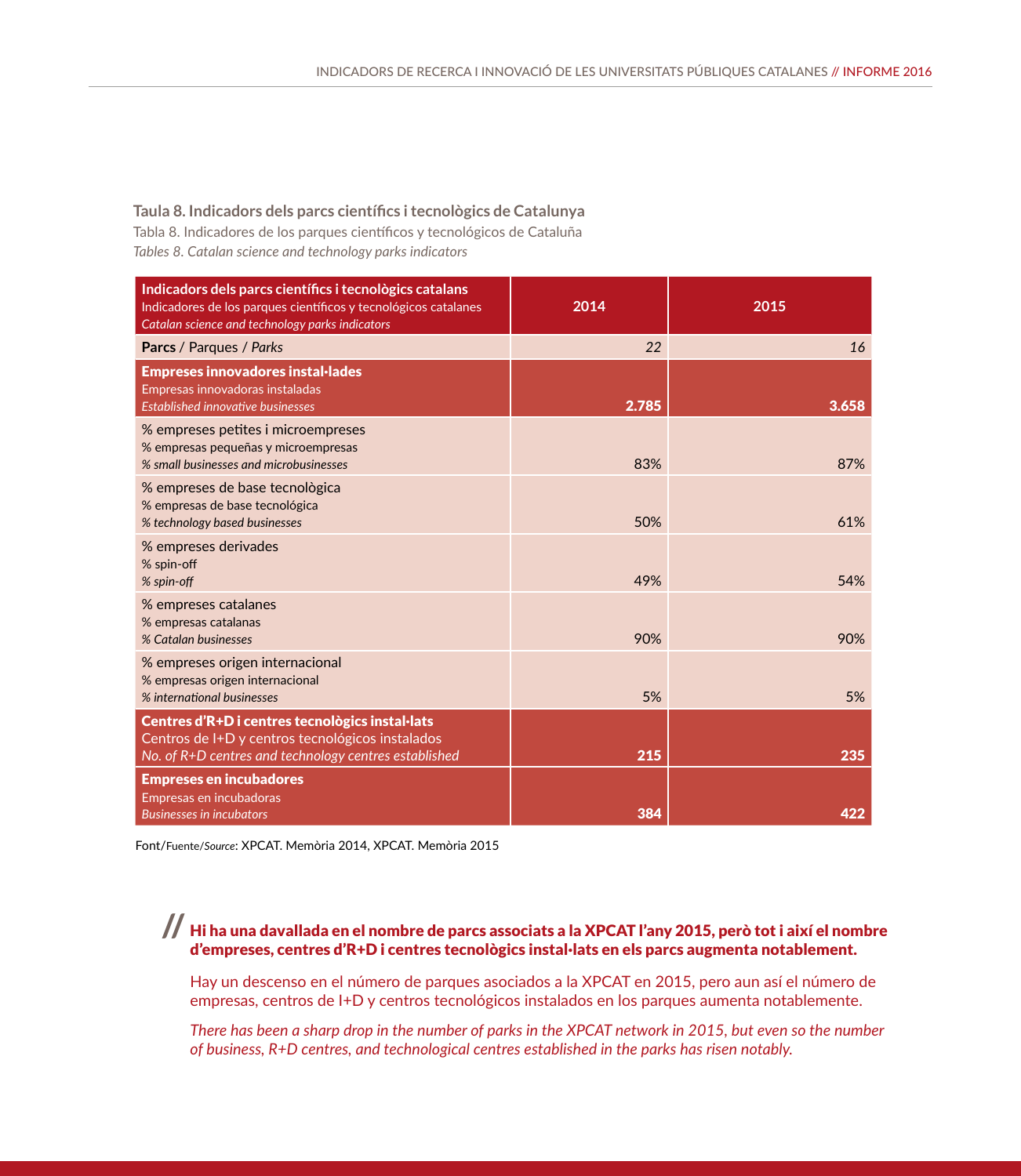**Mapa 2. Xarxa de parcs científics i tecnològics de Catalunya. Any 2015** Mapa 2. Red de parques científicos y tecnológicos de Cataluña. Año 2015 *Map 2. Catalan network of science and technology parks. 2015*



Font/Fuente/*Source*: XPCAT. Memòria 2015